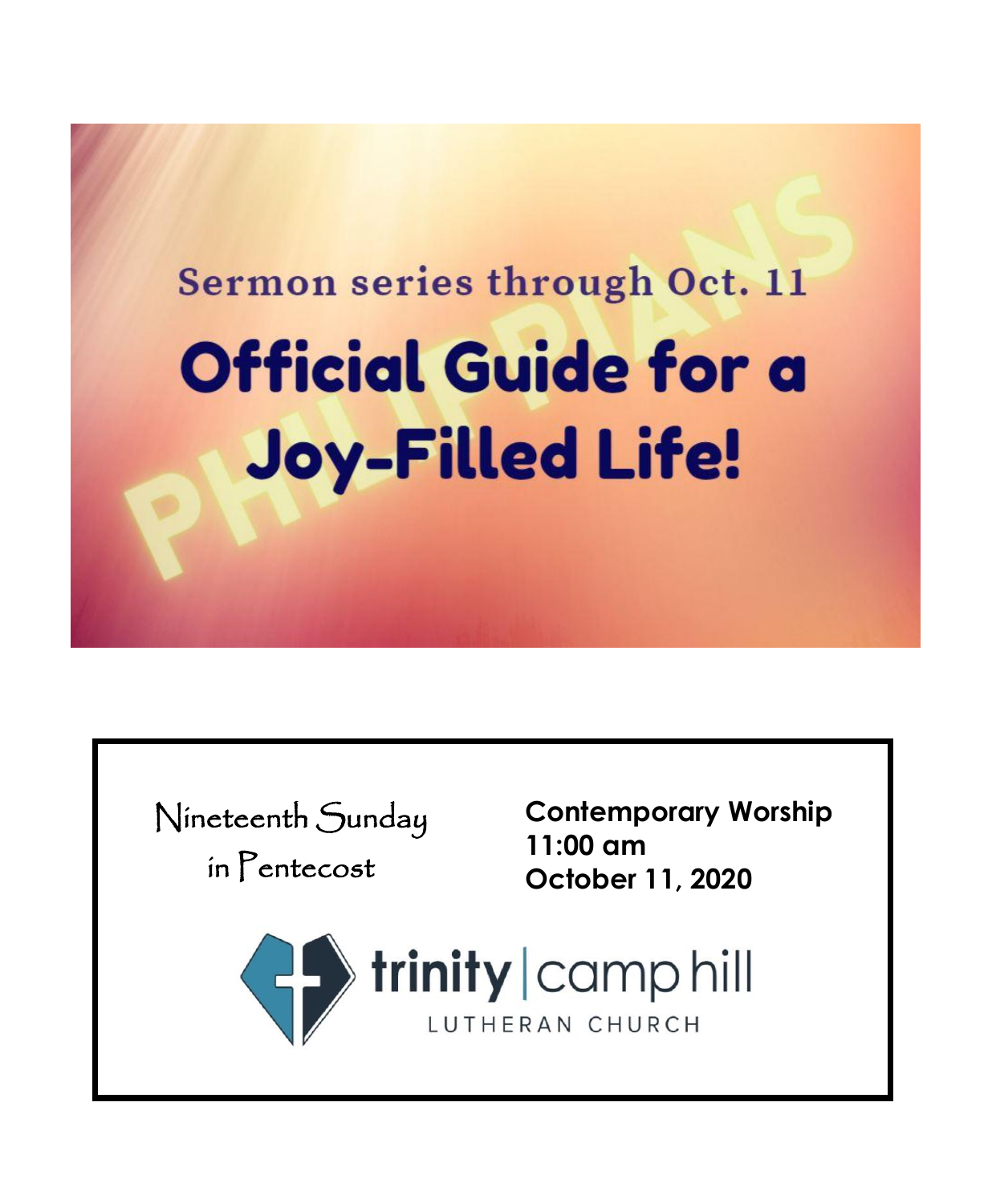## **══Weekly News & Announcements══**

#### **Come Worship with us**

Reservations are no longer needed for in-person worship services.

#### **Connect! Check out our Faith Connections classes for all ages!**

See these and more at [www.trinitycamphill.org/faithconnections/:](http://www.trinitycamphill.org/faithconnections/)

- **Get your kids back into classes—all online! —pre-k through Gr. 12.**
- **Wednesday Connect has a great and timely program** via in-person or Zoom Oct. 7, 14, 21, and 28, with "Divided," or how to choose people over politics.
- **It's "Love Letters from God"** at our **Thursday Bible Study,** Oct. 1-Nov. 19, in person at 9:30 am or online at 7 pm. Too good to miss!
- **Yes! Men's Tues. Bible Study** starts Oct. 13, 8 am, at Brothers, Mechanicsburg.

#### **Pick up a hard copy of the daily lectionary if you don't have a computer**

For Nov. 26, 2020, through Nov. 24, 2021. Get a copy from the office or with weekly sermon mailing. Online at [www.trinitycamphill.org/daily-lectionary/.](http://www.trinitycamphill.org/daily-lectionary/)

#### **People need your help! It's our Week of Service, Oct. 26-31**

- Mon., Oct. 26, 7:45-9 am or 9:30 am-12:30 pm, **Ecumenical Food Pantry**, [timetosignup.com/ecumenfoodpantryhbg](http://www.timetosignup.com/ecumenfoodpantryhbg)
- Mon.-Thurs., Oct. 26-29, 10 am-5 pm. **Drop off fall/winter clothing for Pink Hands of Hope** thrift store, 5235 E. Trindle Rd., Mechanicsburg
- Sat., Oct. 31, 9 am. **Trinity's Fall Cleanup**. Bring rakes, gloves. Bruce Bigelow, [nbbigs@comcast.net](mailto:nbbigs@comcast.net) or 717-761-3289
- Sun., Nov. 1, 11 am-12:30 pm. **Bring care kits to Trinity** (assemble at home) **for Lutheran World Relief**.<https://lwr.org/kits/personal-care-kits/instructions>
- Sun., Nov. 1, 11 am-12:30 pm. **Drop off children's chewable vitamins** at Trinity; they'll go to **Tree 4 Hope** in Guatemala.

**Do you listen to Podcasts?** We would love to hear from you! Please take this brief survey to help us gather some information on podcast viewership. We appreciate your input. Here is the link to the podcast survey.

http://survey.constantcontact.com/survey/a07ehcf4x3gkfzhz0xb/start

#### **Donate toward worship elements: flowers, communion, sanctuary candle**

\$40 minimum. [www.trinitycamphill.org/donate](http://www.trinitycamphill.org/donate) or send checks to office.

#### **Honor Our Past, Plan Our Future: Preschool area improved. Thank you!**

Our preschool area is refreshed and much more safe and secure. We appreciate your continued and new giving at [www.trinitycamphill.org/donate.](http://www.trinitycamphill.org/donate)

*Not receiving Thursday's "What's Happening?" e-newsletter or other e-communications? Sign up for e-newsletters at [www.trinitycamphill.org,](http://www.trinitycamphill.org/) or check your spam folder.*

*No online access via phone or computer? Call the church office if you need event info.*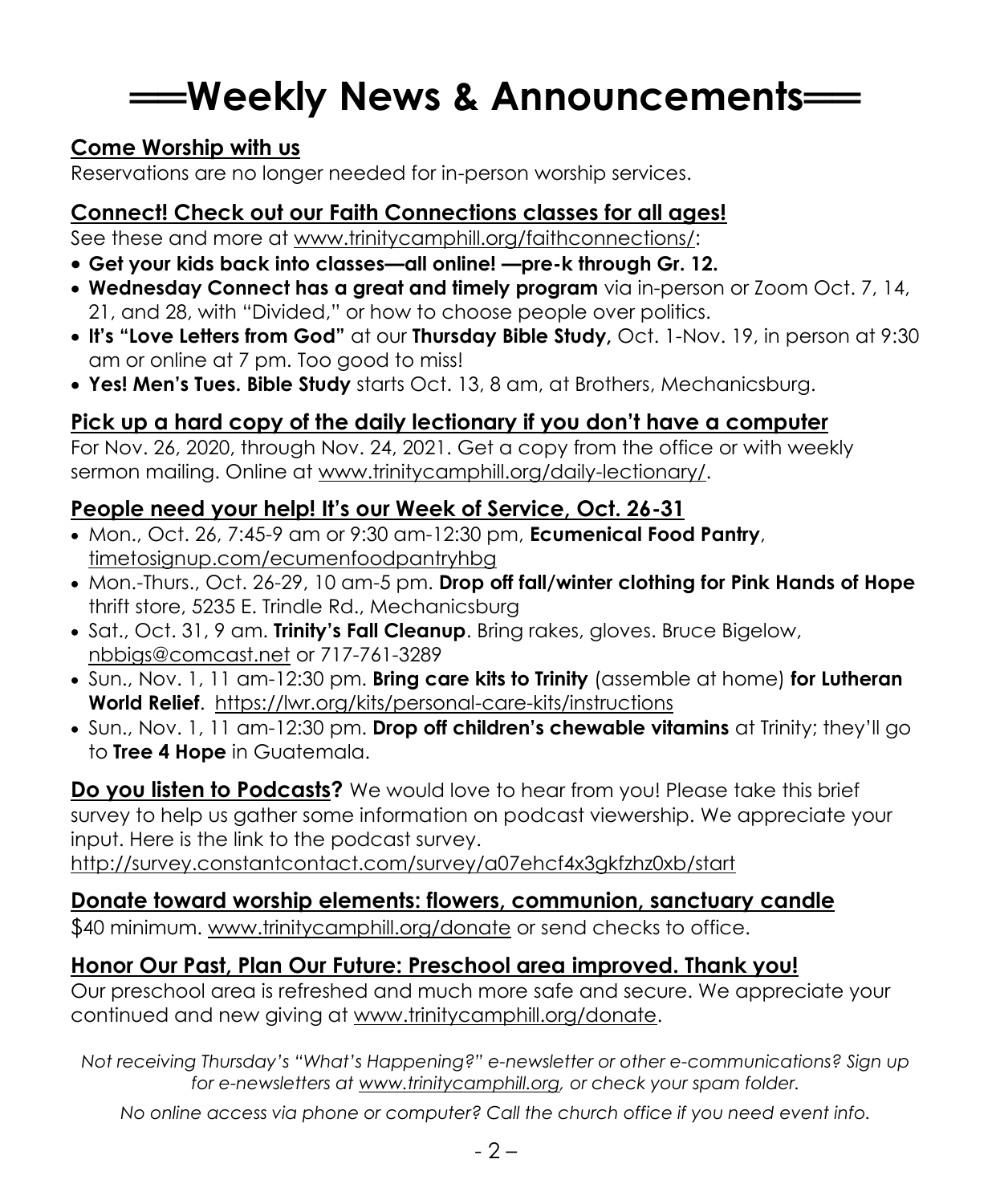*Welcome to Trinity Lutheran Church! We're so glad you're here.* 

#### **about today's service**

In Jesus' parable about a great banquet, those invited do not come, so the invitation is extended to others. In our liturgy God spreads a table before us. Even amid anxiety and hardship we rejoice in the peace of God which surpasses all understanding. With great joy we feast at the table of the Lord, and we go forth to share the wonderful invitation with others hungering and thirsting for the abundant life of God.

#### *As part of our COVID-19 response, the congregation is reminded to refrain from singing during*

**P: Presiding Minister L: Lector C: Congregation**

*this worship service.*

#### + **Gathering** +

*We gather together to praise God and receive God's love.*

Gathering Music: "Beautiful Savior"

FaithX Band (pre-recorded)

Text: Gesangbuch, Münster, 1677; tr. Joseph A. Seiss,1823-1904. CCLI Song #1283514.

Welcome

Song: "Blessed Be Your Name"

FaithX Ensemble

Words & music by Matt Redman and Beth Redman © 2002 Thankyou Music CCLI Song #1283514.

(Stand)

Confession and Forgiveness

P: In the name of the Father, and of the ☩ Son, and of the Holy Spirit.

**C: Amen.**

P: Let us confess our sin in the presence of God and of one another.

*Silence is kept for reflection.*

- P: Faithful God,
- **C: have mercy on us. We confess that we are captive to sin and cannot free ourselves. We turn from your loving embrace and go our own ways. We pass judgment on one another before examining ourselves. We place our own needs before those of our neighbors. We keep your gift of salvation to ourselves. Make us humble, cast away our transgressions, and turn us again to life in you through Jesus Christ, our Savior and Lord. Amen.**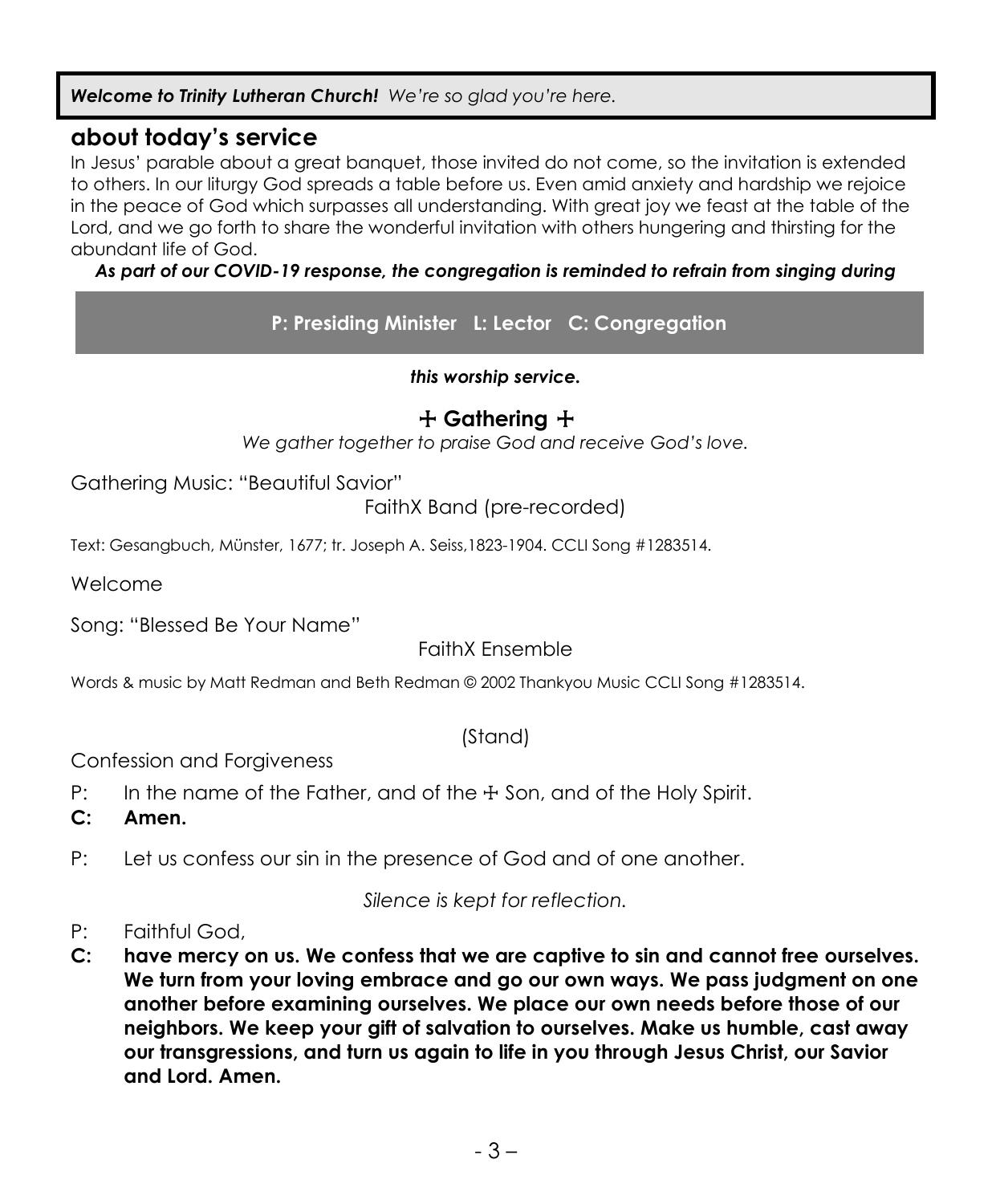- P: In the mercy of almighty God, Jesus Christ was given to die for us, and for his sake God forgives us all our sins. As a called and ordained minister of the church of Christ, and by his authority, I therefore declare to you the entire forgiveness of all your sins, in the name of the Father, and of the  $\pm$  Son, and of the Holy Spirit.
- **C: Amen.**

Greeting

P: The Lord be with you.

#### **C: And also with you.**

Prayer of the Day

- P: Let us pray. Lord of the feast, you have prepared a table before all peoples and poured out your life with abundance. Call us again to your banquet. Strengthen us by what is honorable, just, and pure, and transform us into a people of righteousness and peace, through Jesus Christ, our Savior and Lord.
- **C: Amen.**

#### (Sit)

#### + **Word** +

*We listen to the story of God's mighty acts for the sake of God's people.*

Reading: Philippians 4:1-9

*Though writing from prison and facing an uncertain future, Paul calls on the Philippians to rejoice and give thanks to God no matter what the circumstance. God's peace is with us and binds together our hearts and minds in Jesus Christ, especially when things around us do not seem peaceful.*

<sup>1</sup>My brothers and sisters, whom I love and long for, my joy and crown, stand firm in the Lord in this way, my beloved. <sup>2</sup>I urge Euodia and I urge Syntyche to be of the same mind in the Lord. <sup>3</sup>Yes, and I ask you also, my loyal companion, help these women, for they have struggled beside me in the work of the gospel, together with Clement and the rest of my co-workers, whose names are in the book of life. <sup>4</sup>Rejoice in the Lord always; again I will say, Rejoice. <sup>5</sup>Let your gentleness be known to everyone. The Lord is near. <sup>6</sup>Do not worry about anything, but in everything by prayer and supplication with thanksgiving let your requests be made known to God. <sup>7</sup>And the peace of God, which surpasses all understanding, will guard your hearts and your minds in Christ Jesus. <sup>8</sup>Finally, beloved, whatever is true, whatever is honorable, whatever is just, whatever is pure, whatever is pleasing, whatever is commendable, if there is any excellence and if there is anything worthy of praise, think about these things. <sup>9</sup>Keep on doing the things that you have learned and received and heard and seen in me, and the God of peace will be with you.

- L: The word of the Lord.
- **C: Thanks be to God.**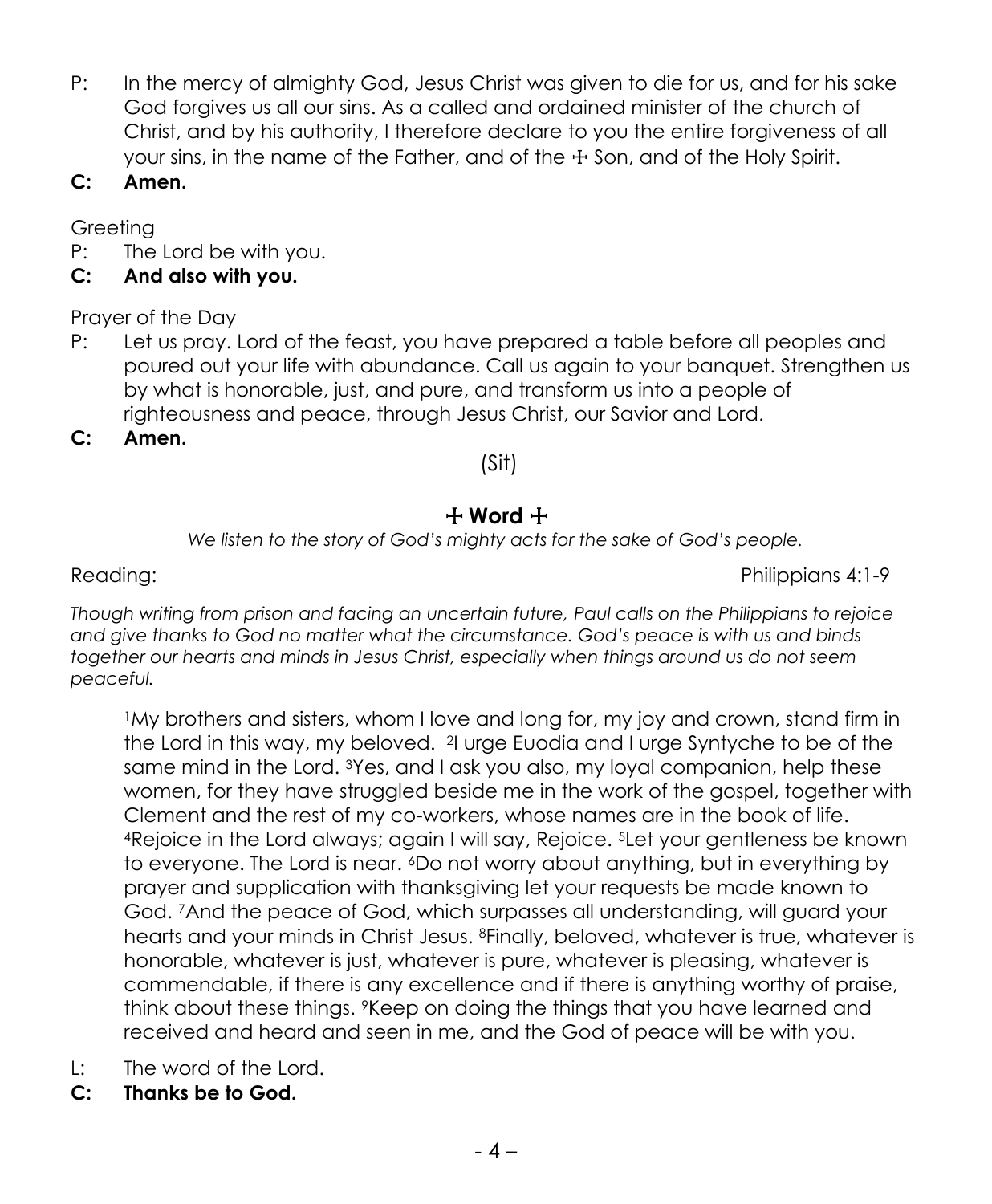#### (Stand)

Jesus tells a parable indicating that the blessings of God's kingdom are available to all, *but the invitation is not to be taken lightly.*

<sup>1</sup>Once more Jesus spoke to them in parables, saying: <sup>2</sup>"The kingdom of heaven may be compared to a king who gave a wedding banquet for his son. <sup>3</sup>He sent his slaves to call those who had been invited to the wedding banquet, but they would not come. <sup>4</sup>Again he sent other slaves, saying, 'Tell those who have been invited: Look, I have prepared my dinner, my oxen and my fat calves have been slaughtered, and everything is ready; come to the wedding banquet.' <sup>5</sup>But they made light of it and went away, one to his farm, another to his business,  $\epsilon$  while the rest seized his slaves, mistreated them, and killed them. <sup>7</sup>The king was enraged. He sent his troops, destroyed those murderers, and burned their city. <sup>8</sup>Then he said to his slaves, 'The wedding is ready, but those invited were not worthy. <sup>9</sup>Go therefore into the main streets, and invite everyone you find to the wedding banquet.' <sup>10</sup>Those slaves went out into the streets and gathered all whom they found, both good and bad; so the wedding hall was filled with guests. <sup>11</sup>"But when the king came in to see the guests, he noticed a man there who was not wearing a wedding robe, <sup>12</sup>and he said to him, 'Friend, how did you get in here without a wedding robe?' And he was speechless. <sup>13</sup>Then the king said to the attendants, 'Bind him hand and foot, and throw him into the outer darkness, where there will be weeping and gnashing of teeth.' <sup>14</sup>For many are called, but few are chosen."

- P: The gospel of the Lord.
- **C: Praise to you, O Christ.**

(Sit)

Sermon: Pastor Jack Horner Series theme: *"Philippians: Official Guide for a Joy-Filled Life!" Weekly sermon title: "Don't Worry Be Happy "*

Children's Message Pastor Liz Frey

Song: "It Is Well"

#### FaithX Ensemble

By Philip P. Bliss © 1988 Beckenhorst Press, Inc. CCLI #2973742 CCLI License 1283514.

(Stand)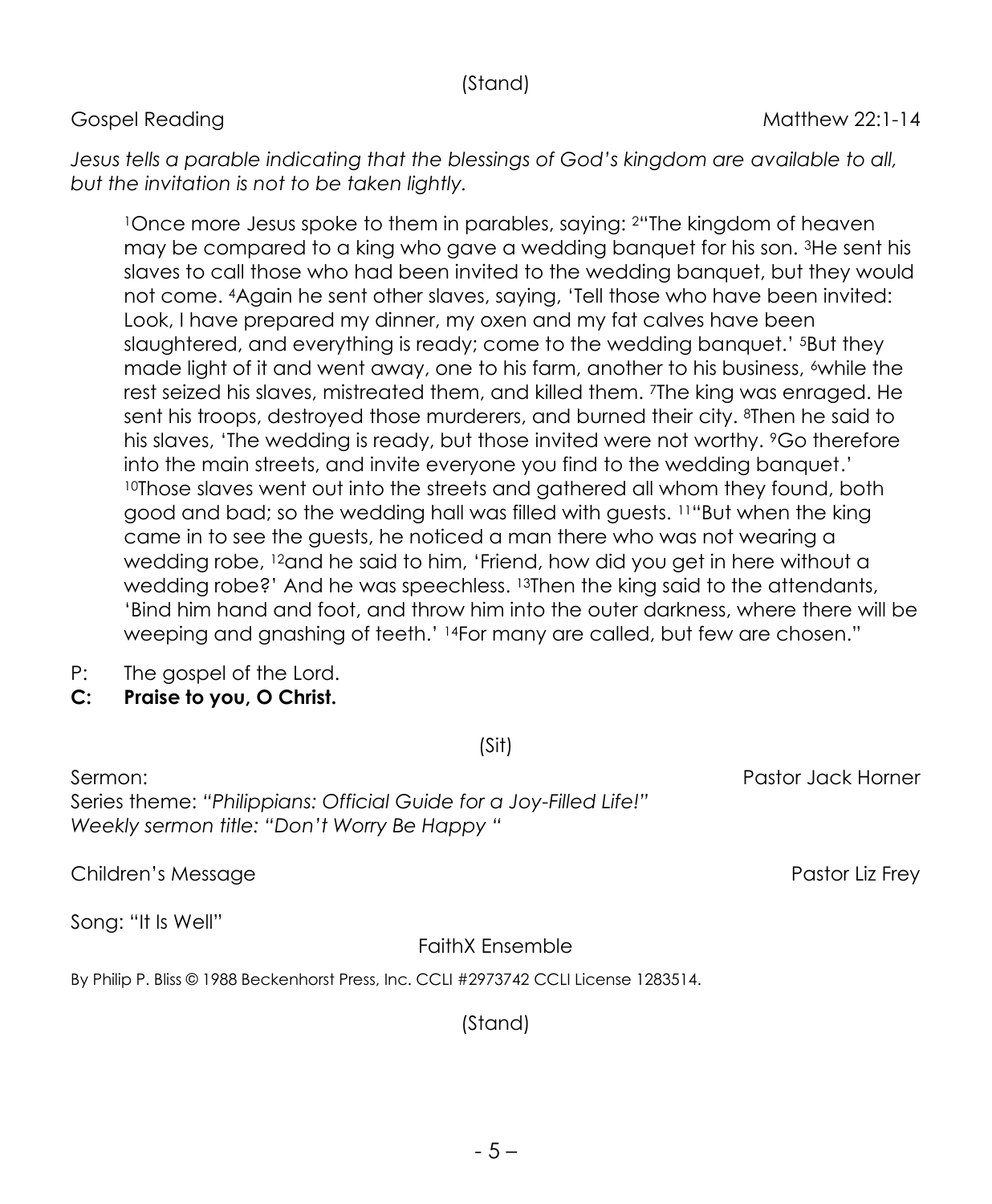Apostles' Creed

**I believe in God, the Father almighty, creator of heaven and earth.**

**I believe in Jesus Christ, God's only Son, our Lord, who was conceived by the Holy Spirit, born of the virgin Mary, suffered under Pontius Pilate, was crucified, died, and was buried; he descended to the dead. On the third day he rose again; he ascended into heaven, he is seated at the right hand of the Father, and he will come to judge the living and the dead.**

**I believe in the Holy Spirit, the holy catholic church, the communion of saints, the**  forgiveness of sins, the  $\pm$  resurrection of the body, and the life everlasting. Amen.

Prayers of the Church *Following each petition are the words*: "Lord, in your mercy," *Please respond with:* **". . . hear our prayer."**

#### + **Meal** +

*When we celebrate communion we remember that Jesus died for us and we experience His love and forgiveness. As we eat the bread and wine, Christ is present with us.*

Peace

- P: The peace of the Lord be with you always.
- **C: And also with you.**

Announcements

**Offering** 

Optional giving methods: Use the Give+ app on your mobile device • Text an amount to 717-963-2281 (be sure to use a "\$") • Use the "DONATE" button on our website and e-blasts. Your offerings may also be placed in the white offering boxes at the back of the worship space as you exit.

Offering Prayer

- P: Blessed are you, O God, maker of all things. You have set before us these gifts of your good creation. Prepare us for your heavenly banquet, nourish us and send us forth to set tables in the midst of a suffering world, through the bread of life, Jesus Christ, our Savior and Lord.
- **C: Amen.**

Great Thanksgiving

- P: Christ is here.
- **C: The Spirit is with us.**
- P: With joy, we lift up our hearts.
- **C: And give thanks to the Lord of Life.**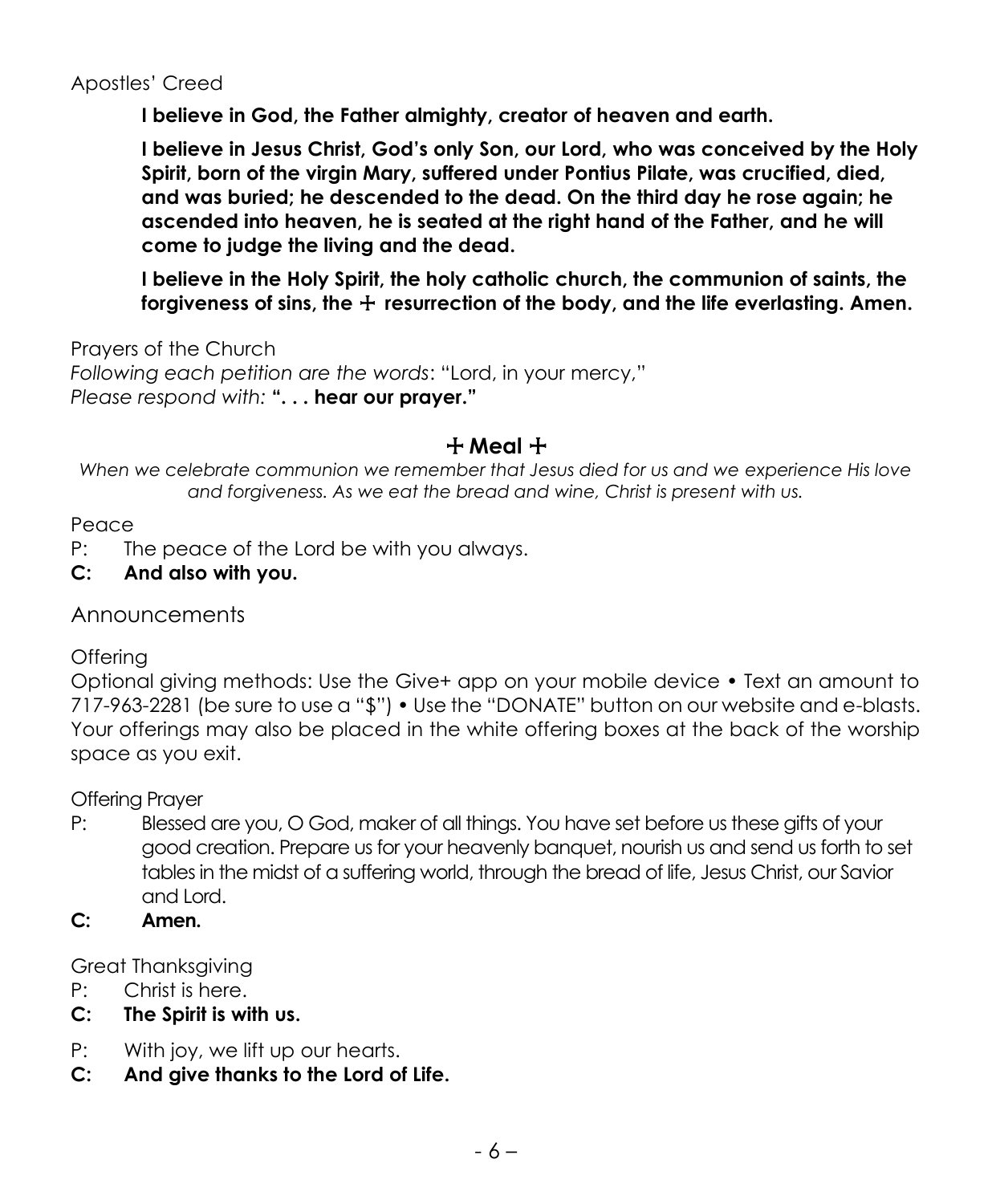Eucharistic Prayer

P: Feasting God, as we share in this banquet, draw heaven and earth together as one in you. Send your Holy Spirit upon us to clothe us in your grace. Sanctify this bread and cup to make them be for us the body and blood of our Savior Jesus Christ;

> *In the night in which he was betrayed, our Lord Jesus took bread, and gave thanks; broke it, and gave it to his disciples, saying: Take and eat; this is my body, given for you. Do this for the remembrance of me.*

> *Again, after supper, he took the cup, gave thanks, and gave it for all to drink, saying: This cup is the new covenant in my blood, shed for you and for all people for the forgiveness of sin. Do this for the remembrance of me.*

- P: Great is the mystery of faith.
- **C: Christ has died; Christ is risen; Christ will come again.**
- P:Faithful God, receive the prayers of your church and bestow upon your children the peace that passes all understanding. Empower your people to embody whatever is true, whatever is honorable, whatever is just. Inspire your children to pursue whatever is pure, whatever is pleasing, whatever is commendable. Shape the life of your church around Whatever is excellent and worthy of praise. Bring about the day when every heart and mind shall rejoice in the peace of your coming kingdom and be made eternally new in your image, Trinity of every grace, now and forever. Amen.

#### Lord's Prayer

**Our Father in heaven, hallowed be your name, your kingdom come, your will be done, on earth as in heaven. Give us today our daily bread. Forgive us our sins as we forgive those who sin against us. Save us from the time of trial and deliver us from evil. For the kingdom, the power, and the glory are yours, now and forever. Amen.**

#### + **Sending** +

*We have heard the Word of God, offered our gifts, and we will be fed at the table. Now we are sent out, strengthened by the Holy Spirit to be God's people in the world.*

Blessing

- P: Almighty God, Father, + Son, and Holy Spirit, bless you now and forever.
- **C: Amen.**

Invitation to Communion

- P: Jesus says, "Whoever comes to me will never be hungry, and whoever believes in me will never be thirsty."
- **C: Lord, give us this bread always.**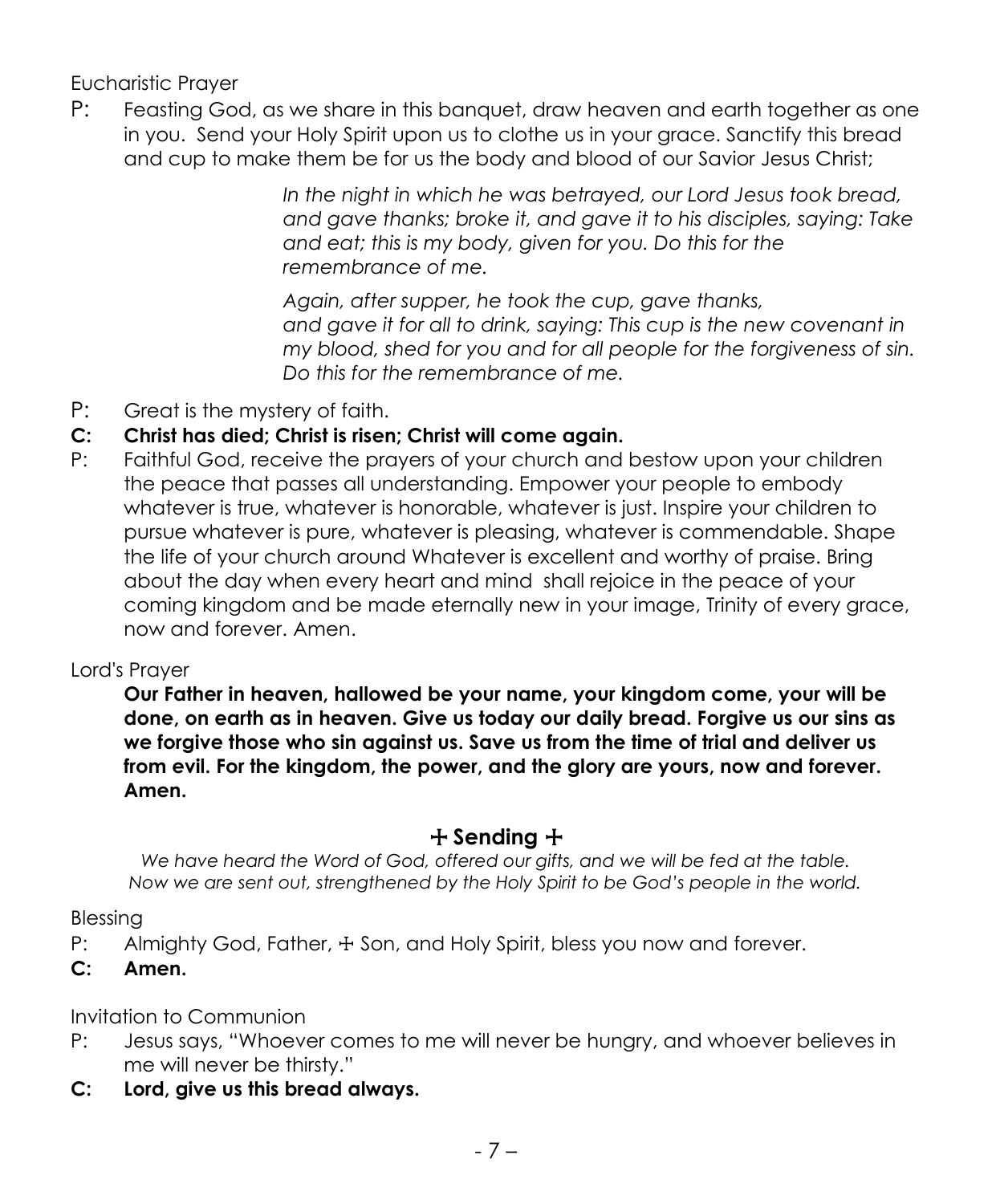Dismissal

- P: Go in peace. Serve the Lord.
- **C: Thanks be to God.**

(Sit)

#### *Please take all your possessions as you go up for communion, as you will not be returning to your seat.*

Sharing our Lord's Supper

*All Christians are welcome to celebrate the real presence of Jesus Christ in our Lord's Supper. At the direction of the usher, come forward and receive the bread, and then exit the worship space by the side aisle through the rear parking lot side angled door. Communion distribution will begin with the front right section, kitchen side, then the left, window side, section will be invited to commune.*

*At this time, we will be offering only the wafer of bread and no wine. Be assured that you still receive the entire presence of God in that single element, as our Lutheran theology teaches us. If you need a gluten-free wafer, simply ask the pastor as you approach. Noncommuning children and adults are invited to receive a blessing.*

**Portions of the service are reprinted from:** *Evangelical Lutheran Worship*, Copyright © 2006 Augsburg Fortress. *Sundays & Seasons*, Copyright © 2020 Augsburg Fortress. Used by permission of Augsburg Fortress License # 23686.

Wm. B. Eerdmans Publishing Co. Grand Rapids MI 49505. Copyright 2016 Samuel Wells and Abigail Kocker. All rights reserved. Published 2016 printed in the USA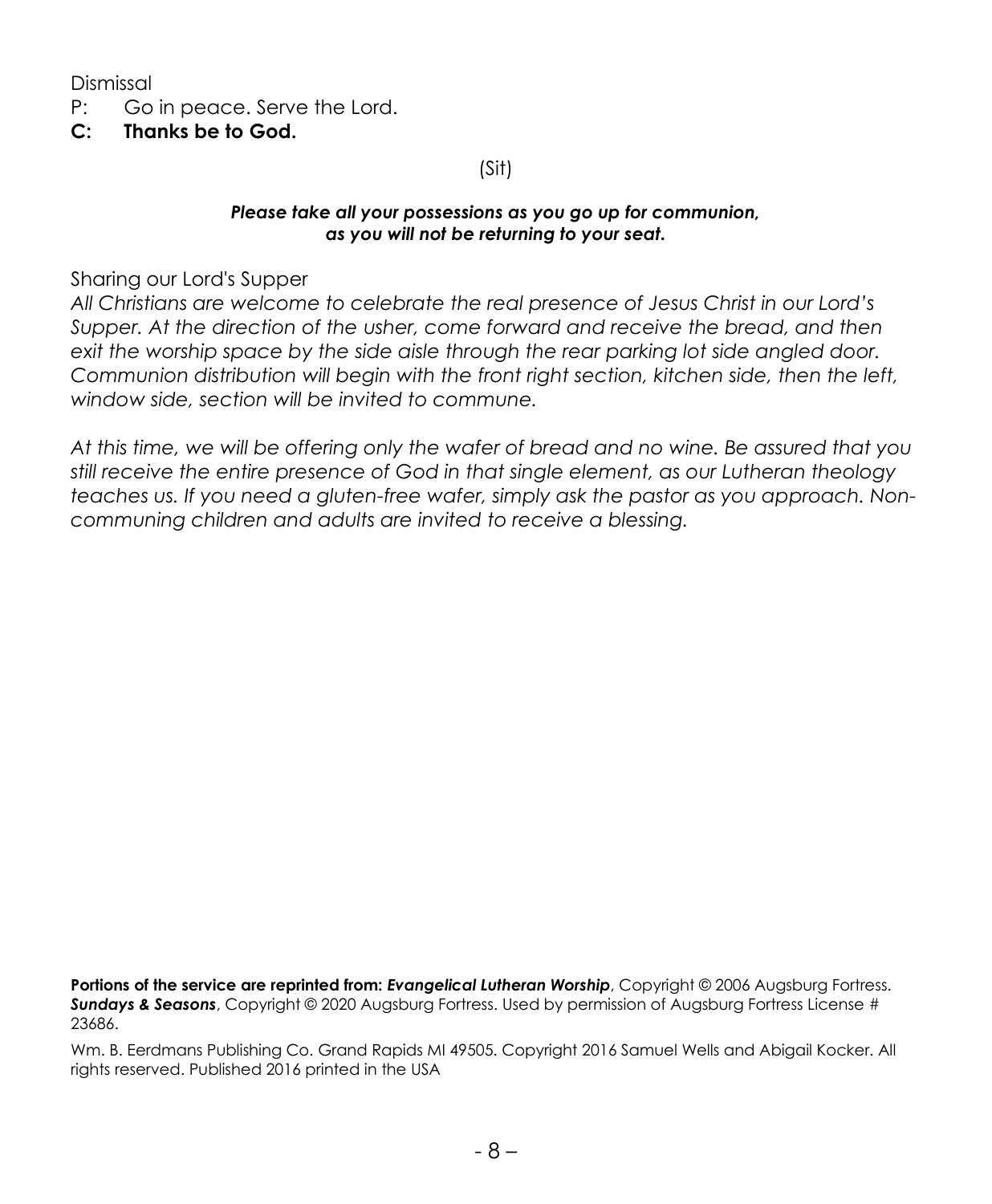### Join us next week

+ + +

#### October 17, 18 Sermon Theme:

"Heads or Tails" Preaching: Pastor John Brock + + + Sunday's Music offerings: FaithX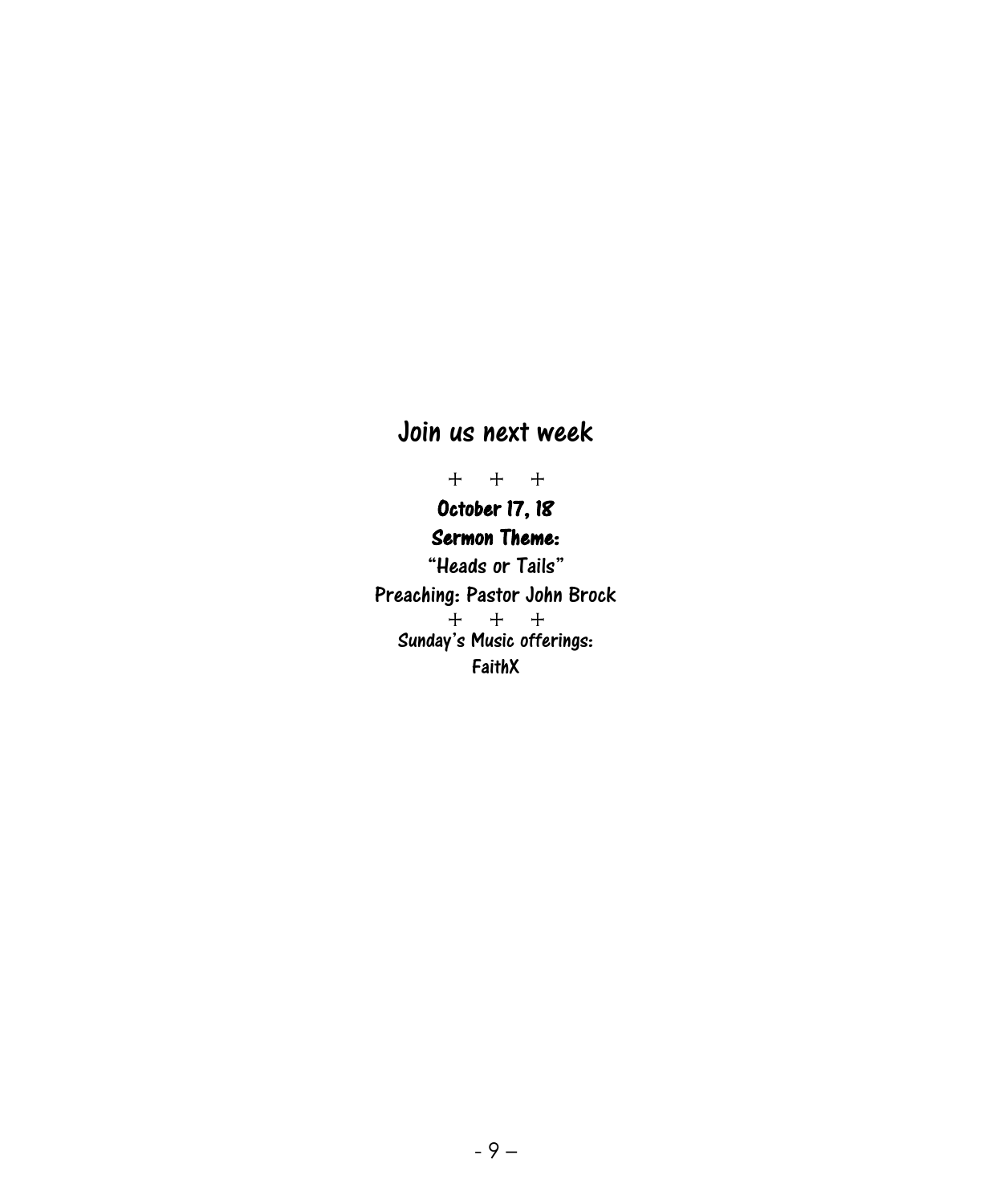

2000 chestnut street camp hill, pa 17011-5409 office: 717.737.8635 fax: 717.730.9297 trinluth@trinitycamphill.org www.trinitycamphill.org

office hours: monday-friday, 9am-4pm

gathering space receptionist hours: sunday-thursday, 6pm-9pm

#### **Worship notes**

Copies of last week's sermons are available on our website [\(www.trinitycamphill.org\)](http://www.trinitycamphill.org/). If you would like a printed copy, please call the church office and one can be mailed to you.

**The flowers in the Nave and Fellowship Hall**, the communion elements for all services, and the sanctuary lamp candle, the symbol of God's abiding presence, are presented to the glory of God and in memory of Mr. & Mrs. Leslie L. Rhea by Lee Kunkle; James Denison by his wife, Terri.

If you would like to support this ministry with a one-time or regular contribution, please go to <https://www.trinitycamphill.org/donate/> or send a check (\$40) to the church office marked 'flowers/worship elements'.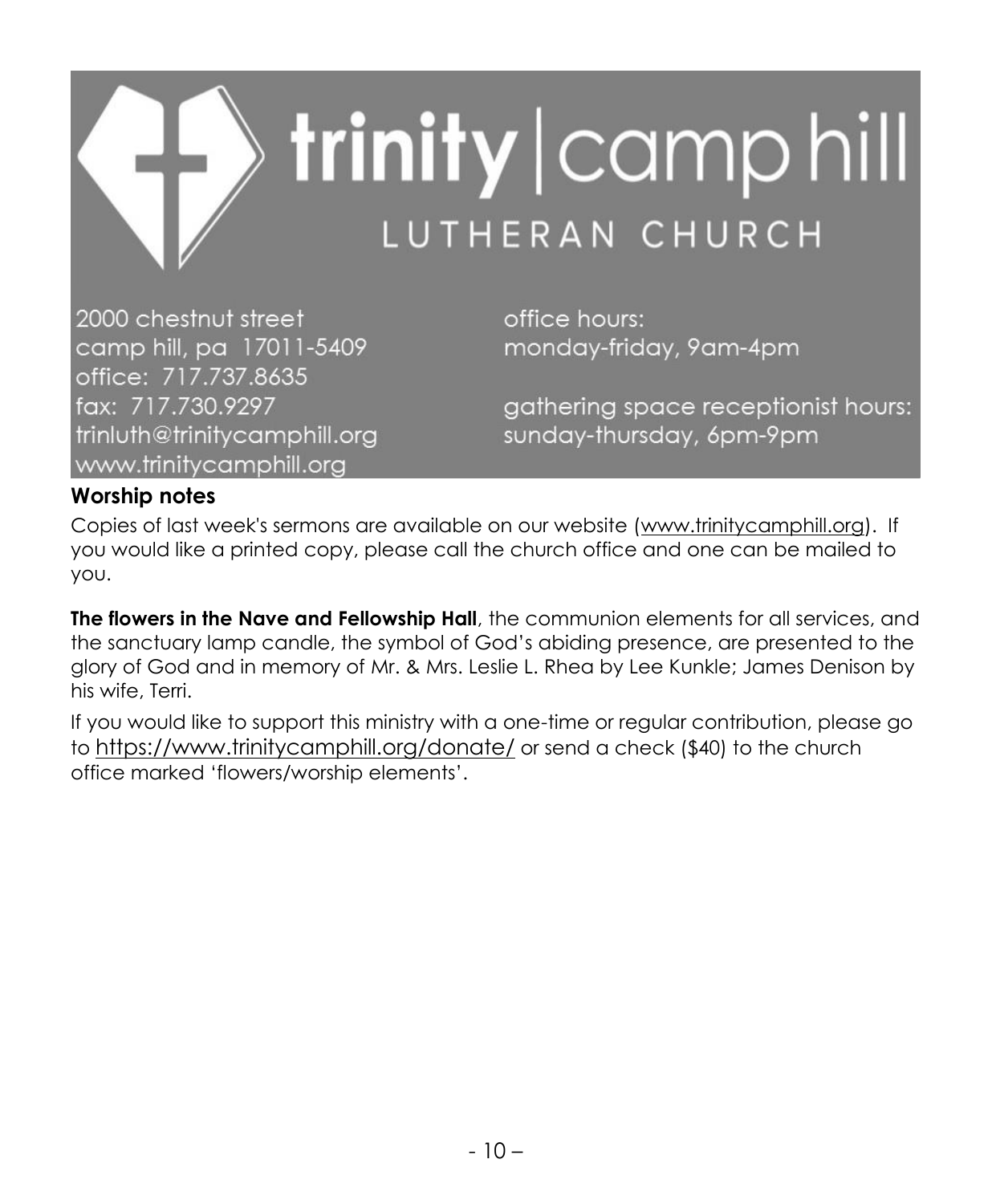#### **Worship Leaders**

**Presiding Minister:** The Rev. Elizabeth E. Frey **Preacher:** The Rev. Dr. Jack M. Horner **Lector:** Melvin Eichelberger **Greeters:** Linda Penny, Jayne Coover **Ushers:** Dan Clark, Angie Clark **Altar Care:** Shirley Wilkie **Sound Technician:** James Roberts **Video Technician:** Barb Martin **Slide Show Producer:** Barb Martin **Count Down Video Producer:** Danelle Andrews **FaithX Ensemble:** Kevin Appleby, Mike Schwalm, Paul Walker, Debbie & Rick Wilson **Bulletin Artwork: Trinity Staff** 

### **United and empowered to worship, connect, serve.**